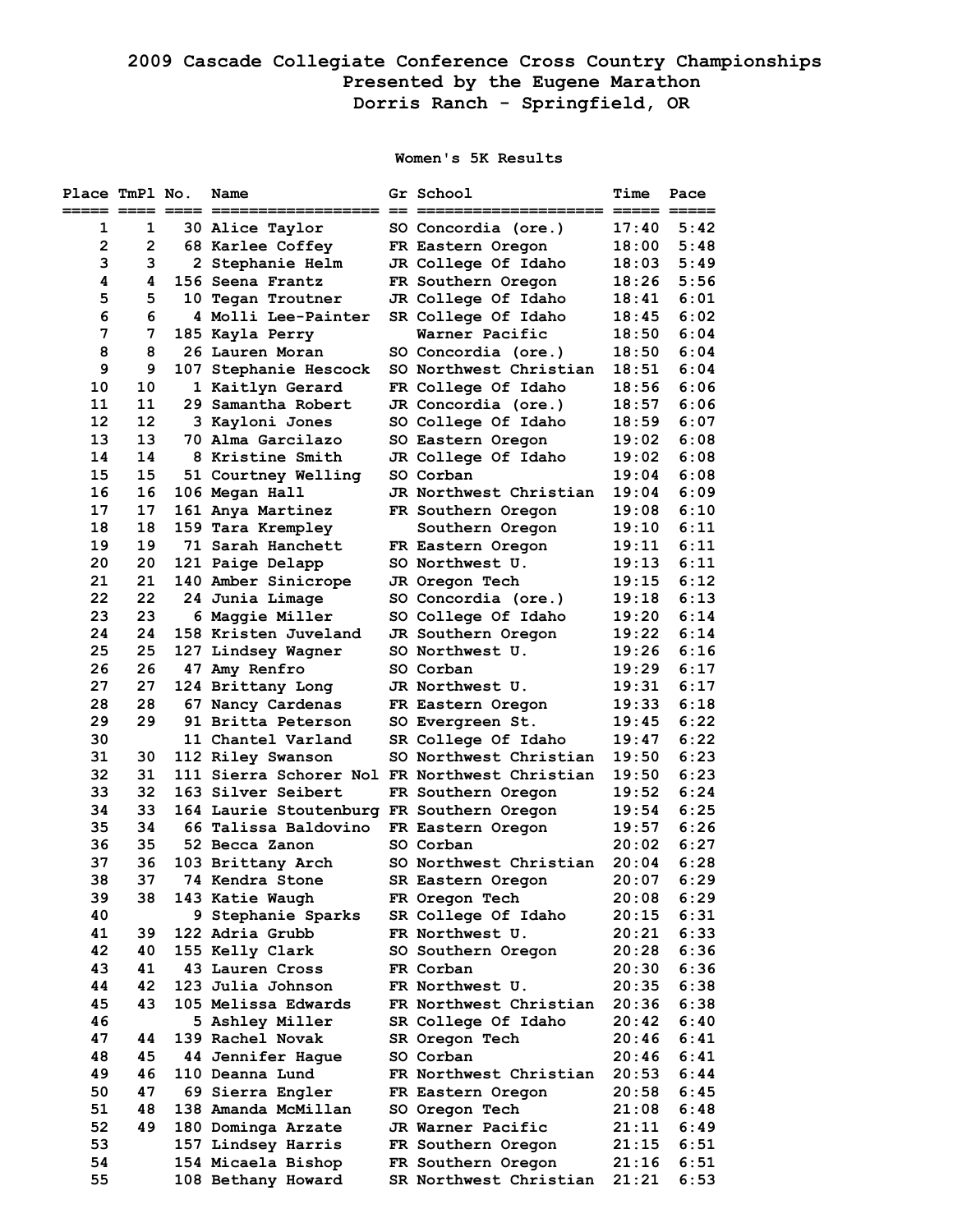| 56 | 50 | 141 Statia Smith      | JR Oregon Tech         | 21:21 | 6:53 |
|----|----|-----------------------|------------------------|-------|------|
| 57 | 51 | 50 Alethea Strauser   | SO Corban              | 21:23 | 6:53 |
| 58 |    | 160 Justine Lyon      | FR Southern Oregon     | 21:24 | 6:54 |
| 59 | 52 | 31 Savannah Walruff   | SR Concordia (ore.)    | 21:25 | 6:54 |
| 60 | 53 | 87 Emily Baker        | SO Evergreen St.       | 21:30 | 6:55 |
| 61 | 54 | 183 Kattarina Korpela | FR Warner Pacific      | 21:33 | 6:57 |
| 62 | 55 | 181 Leah Ballard      | SO Warner Pacific      | 21:34 | 6:57 |
| 63 | 56 | 187 Kayla Winkle      | SO Warner Pacific      | 21:42 | 6:59 |
| 64 |    | 109 Veronica Lefaver  | SO Northwest Christian | 22:17 | 7:11 |
| 65 | 57 | 48 Kaitlin Shepherd   | FR Corban              | 22:20 | 7:12 |
| 66 | 58 | 142 Kayla Swingle     | FR Oregon Tech         | 22:22 | 7:12 |
| 67 |    | 73 Christy Roe        | FR Eastern Oregon      | 22:23 | 7:13 |
| 68 |    | 49 Jocelynn Smith     | SO Corban              | 22:33 | 7:16 |
| 69 | 59 | 137 McKenzie Demott   | FR Oregon Tech         | 22:35 | 7:17 |
| 70 |    | 45 Melody Haidle      | FR Corban              | 22:38 | 7:17 |
| 71 | 60 | 92 Claire Rosenfeld   | JR Evergreen St.       | 22:51 | 7:22 |
| 72 | 61 | 94 Jamie Willis       | JR Evergreen St.       | 22:57 | 7:23 |
| 73 |    | 72 Mo McKenzie        | FR Eastern Oregon      | 22:57 | 7:24 |
| 74 |    | 104 Heather Bush      | FR Northwest Christian | 23:26 | 7:33 |
| 75 | 62 | 25 Kelsie Lincoln     | FR Concordia (ore.)    | 23:30 | 7:34 |
| 76 | 63 | 93 Chloe Stamper      | FR Evergreen St.       | 23:51 | 7:41 |
| 77 | 64 | 182 Krystal Estrella  | SO Warner Pacific      | 24:02 | 7:45 |
| 78 | 65 | 27 Jenna Olson        | JR Concordia (ore.)    | 24:22 | 7:51 |
| 79 | 66 | 90 Kayla Johnston     | FR Evergreen St.       | 24:33 | 7:54 |
| 80 | 67 | 184 Nichelle Moore    | JR Warner Pacific      | 24:55 | 8:02 |
| 81 |    | 46 Heidi Hathorn      | FR Corban              | 24:58 | 8:03 |
| 82 | 68 | 89 Evelyn Coleman     | SO Evergreen St.       | 25:32 | 8:14 |
| 83 | 69 | 125 Jessica Loughlin  | FR Northwest U.        | 27:26 | 8:50 |
| 84 |    | 186 Carman Whisman    | FR Warner Pacific      | 28:24 | 9:09 |

## **Women's Team Scores**

| 18:03<br>Stephanie Helm<br>1<br>3<br>$\overline{\mathbf{c}}$<br>5<br>18:41<br>Tegan Troutner<br>3<br>Molli Lee-Painter<br>6<br>18:45<br>4<br>10<br>Kaitlyn Gerard<br>18:56<br>5<br>12 <sup>2</sup><br>Kayloni Jones<br>18:59<br>6<br>(14) Kristine Smith<br>19:02<br>7<br>19:20<br>(23) Maggie Miller<br>2.<br>94<br>19:14<br>Concordia (ore.)<br>(<br>17:40<br>1<br>1<br>Alice Taylor<br>$\overline{\mathbf{c}}$<br>8<br>18:50<br>Lauren Moran<br>3<br>11<br>Samantha Robert<br>18:57<br>4<br>22<br>19:18<br>Junia Limage<br>5<br>52 Savannah Walruff<br>21:25<br>6<br>(62) Kelsie Lincoln<br>23:30<br>7<br>(65) Jenna Olson<br>24:22<br>3.<br>95<br>Southern Oregon<br>$19:12 \quad 1:35:58$<br>$\sqrt{2}$<br>$\mathbf{1}$<br>4<br>18:26<br>Seena Frantz<br>2<br>19:08<br>17<br>Anya Martinez<br>3<br>18<br>Tara Krempley<br>19:10<br>$\overline{\mathbf{4}}$<br>Kristen Juveland<br>24<br>19:22<br>5<br>32 Silver Seibert<br>19:52<br>6<br>19:54<br>(33) Laurie Stoutenburgh<br>7<br>40) Kelly Clark<br>20:28<br>$\mathcal{L}$ |              |                |               |       |         |
|-----------------------------------------------------------------------------------------------------------------------------------------------------------------------------------------------------------------------------------------------------------------------------------------------------------------------------------------------------------------------------------------------------------------------------------------------------------------------------------------------------------------------------------------------------------------------------------------------------------------------------------------------------------------------------------------------------------------------------------------------------------------------------------------------------------------------------------------------------------------------------------------------------------------------------------------------------------------------------------------------------------------------------------|--------------|----------------|---------------|-------|---------|
|                                                                                                                                                                                                                                                                                                                                                                                                                                                                                                                                                                                                                                                                                                                                                                                                                                                                                                                                                                                                                                   |              |                |               |       |         |
|                                                                                                                                                                                                                                                                                                                                                                                                                                                                                                                                                                                                                                                                                                                                                                                                                                                                                                                                                                                                                                   |              |                |               |       |         |
|                                                                                                                                                                                                                                                                                                                                                                                                                                                                                                                                                                                                                                                                                                                                                                                                                                                                                                                                                                                                                                   |              |                |               |       |         |
|                                                                                                                                                                                                                                                                                                                                                                                                                                                                                                                                                                                                                                                                                                                                                                                                                                                                                                                                                                                                                                   |              |                |               |       |         |
|                                                                                                                                                                                                                                                                                                                                                                                                                                                                                                                                                                                                                                                                                                                                                                                                                                                                                                                                                                                                                                   |              |                |               |       |         |
|                                                                                                                                                                                                                                                                                                                                                                                                                                                                                                                                                                                                                                                                                                                                                                                                                                                                                                                                                                                                                                   |              |                |               |       |         |
|                                                                                                                                                                                                                                                                                                                                                                                                                                                                                                                                                                                                                                                                                                                                                                                                                                                                                                                                                                                                                                   |              |                |               |       |         |
|                                                                                                                                                                                                                                                                                                                                                                                                                                                                                                                                                                                                                                                                                                                                                                                                                                                                                                                                                                                                                                   |              |                |               |       |         |
|                                                                                                                                                                                                                                                                                                                                                                                                                                                                                                                                                                                                                                                                                                                                                                                                                                                                                                                                                                                                                                   |              |                |               |       | 1:36:10 |
|                                                                                                                                                                                                                                                                                                                                                                                                                                                                                                                                                                                                                                                                                                                                                                                                                                                                                                                                                                                                                                   |              |                |               |       |         |
|                                                                                                                                                                                                                                                                                                                                                                                                                                                                                                                                                                                                                                                                                                                                                                                                                                                                                                                                                                                                                                   |              |                |               |       |         |
|                                                                                                                                                                                                                                                                                                                                                                                                                                                                                                                                                                                                                                                                                                                                                                                                                                                                                                                                                                                                                                   |              |                |               |       |         |
|                                                                                                                                                                                                                                                                                                                                                                                                                                                                                                                                                                                                                                                                                                                                                                                                                                                                                                                                                                                                                                   |              |                |               |       |         |
|                                                                                                                                                                                                                                                                                                                                                                                                                                                                                                                                                                                                                                                                                                                                                                                                                                                                                                                                                                                                                                   |              |                |               |       |         |
|                                                                                                                                                                                                                                                                                                                                                                                                                                                                                                                                                                                                                                                                                                                                                                                                                                                                                                                                                                                                                                   |              |                |               |       |         |
|                                                                                                                                                                                                                                                                                                                                                                                                                                                                                                                                                                                                                                                                                                                                                                                                                                                                                                                                                                                                                                   |              |                |               |       |         |
|                                                                                                                                                                                                                                                                                                                                                                                                                                                                                                                                                                                                                                                                                                                                                                                                                                                                                                                                                                                                                                   |              |                |               |       |         |
|                                                                                                                                                                                                                                                                                                                                                                                                                                                                                                                                                                                                                                                                                                                                                                                                                                                                                                                                                                                                                                   |              |                |               |       |         |
|                                                                                                                                                                                                                                                                                                                                                                                                                                                                                                                                                                                                                                                                                                                                                                                                                                                                                                                                                                                                                                   |              |                |               |       |         |
|                                                                                                                                                                                                                                                                                                                                                                                                                                                                                                                                                                                                                                                                                                                                                                                                                                                                                                                                                                                                                                   |              |                |               |       |         |
|                                                                                                                                                                                                                                                                                                                                                                                                                                                                                                                                                                                                                                                                                                                                                                                                                                                                                                                                                                                                                                   |              |                |               |       |         |
|                                                                                                                                                                                                                                                                                                                                                                                                                                                                                                                                                                                                                                                                                                                                                                                                                                                                                                                                                                                                                                   |              |                |               |       |         |
|                                                                                                                                                                                                                                                                                                                                                                                                                                                                                                                                                                                                                                                                                                                                                                                                                                                                                                                                                                                                                                   |              |                |               |       |         |
|                                                                                                                                                                                                                                                                                                                                                                                                                                                                                                                                                                                                                                                                                                                                                                                                                                                                                                                                                                                                                                   |              |                |               |       |         |
|                                                                                                                                                                                                                                                                                                                                                                                                                                                                                                                                                                                                                                                                                                                                                                                                                                                                                                                                                                                                                                   |              |                |               |       |         |
|                                                                                                                                                                                                                                                                                                                                                                                                                                                                                                                                                                                                                                                                                                                                                                                                                                                                                                                                                                                                                                   |              |                |               |       |         |
| 19:09<br>4.<br>96<br>Eastern Oregon<br>$\epsilon$                                                                                                                                                                                                                                                                                                                                                                                                                                                                                                                                                                                                                                                                                                                                                                                                                                                                                                                                                                                 |              |                |               |       | 1:35:43 |
|                                                                                                                                                                                                                                                                                                                                                                                                                                                                                                                                                                                                                                                                                                                                                                                                                                                                                                                                                                                                                                   |              |                |               |       |         |
|                                                                                                                                                                                                                                                                                                                                                                                                                                                                                                                                                                                                                                                                                                                                                                                                                                                                                                                                                                                                                                   | $\mathbf{1}$ | $\overline{2}$ | Karlee Coffey | 18:00 |         |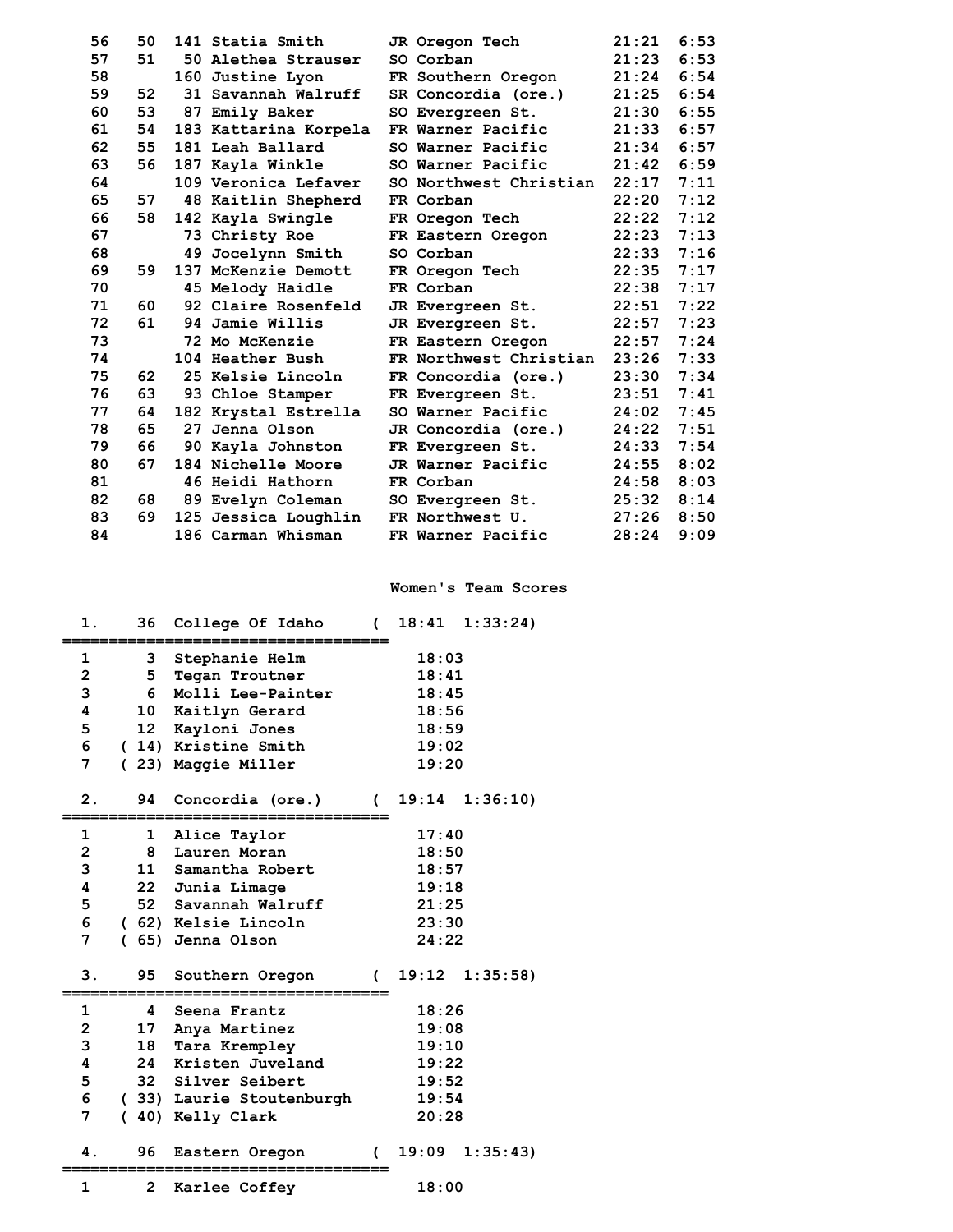| 2                       | 13              | Alma Garcilazo                             |              | 19:02          |                       |
|-------------------------|-----------------|--------------------------------------------|--------------|----------------|-----------------------|
| 3                       |                 | 19 Sarah Hanchett                          |              | 19:11          |                       |
| 4                       | 28              | Nancy Cardenas                             |              | 19:33          |                       |
| 5                       | 34              | Talissa Baldovino                          |              | 19:57          |                       |
|                         |                 | (37) Kendra Stone                          |              |                |                       |
| 6                       |                 |                                            |              | 20:07          |                       |
| 7                       |                 | ( 47) Sierra Engler                        |              | 20:58          |                       |
|                         |                 |                                            |              |                |                       |
| 5.                      | 122             | Northwest Christian                        | $\sqrt{2}$   |                | $19:32 \quad 1:37:39$ |
|                         |                 |                                            |              |                |                       |
| 1                       | 9               | Stephanie Hescock                          |              | 18:51          |                       |
| $\overline{\mathbf{c}}$ | 16 <sup>°</sup> | Megan Hall                                 |              | 19:04          |                       |
| 3                       |                 | 30 Riley Swanson                           |              | 19:50          |                       |
| 4                       | 31              | Sierra Schorer Noll                        |              | 19:50          |                       |
| 5                       |                 | 36 Brittany Arch                           |              | 20:04          |                       |
| 6                       |                 | (43) Melissa Edwards                       |              | 20:36          |                       |
| 7                       |                 | (46) Deanna Lund                           |              | 20:53          |                       |
|                         |                 |                                            |              |                |                       |
| 6.                      | 153             | Northwest U.                               |              |                | $19:50$ $1:39:06$     |
|                         |                 |                                            | <sub>(</sub> |                |                       |
|                         |                 |                                            |              |                |                       |
| 1                       |                 | 20 Paige Delapp                            |              | 19:13          |                       |
| $\overline{\mathbf{c}}$ | 25              | Lindsey Wagner                             |              | 19:26          |                       |
| 3                       | 27              | Brittany Long                              |              | 19:31          |                       |
| 4                       |                 | 39 Adria Grubb                             |              | 20:21          |                       |
| 5                       |                 | 42 Julia Johnson                           |              | 20:35          |                       |
| 6                       |                 | (69) Jessica Loughlin                      |              | 27:26          |                       |
|                         |                 |                                            |              |                |                       |
| 7.                      | 162             | Corban                                     | €            |                | 19:59 1:39:51)        |
|                         |                 |                                            |              |                |                       |
| 1                       | 15 <sub>1</sub> | <b>Courtney Welling</b>                    |              | 19:04          |                       |
| $\overline{\mathbf{c}}$ |                 | 26 Amy Renfro                              |              | 19:29          |                       |
| 3                       | 35              | Becca Zanon                                |              | 20:02          |                       |
| 4                       | 41              |                                            |              |                |                       |
|                         |                 | Lauren Cross                               |              | 20:30          |                       |
| 5                       |                 | 45 Jennifer Hague                          |              | 20:46          |                       |
|                         |                 |                                            |              |                |                       |
| 6                       |                 | (51) Alethea Strauser                      |              | 21:23          |                       |
| 7                       |                 | ( 57) Kaitlin Shepherd                     |              | 22:20          |                       |
|                         |                 |                                            |              |                |                       |
| 8.                      | 201             | Oregon Tech                                | C            |                | $20:32 \quad 1:42:38$ |
|                         |                 |                                            |              |                |                       |
| $\mathbf{1}$            | 21              | Amber Sinicrope                            |              | 19:15          |                       |
| $\overline{\mathbf{c}}$ |                 | 38 Katie Waugh                             |              | 20:08          |                       |
| 3                       |                 | 44 Rachel Novak                            |              | 20:46          |                       |
| 4                       |                 | 48 Amanda McMillan                         |              | 21:08          |                       |
|                         |                 |                                            |              |                |                       |
| 5                       |                 | 50 Statia Smith                            |              | 21:21          |                       |
| 6                       |                 | (58) Kayla Swingle                         |              | 22:22          |                       |
| 7                       |                 | (59) McKenzie Demott                       |              | 22:35          |                       |
|                         |                 |                                            |              |                |                       |
| 9.                      | 221             | Warner Pacific<br>-================        |              |                | $(20:58 \t1:44:50)$   |
|                         |                 |                                            |              |                |                       |
| 1                       | 7               | Kayla Perry                                |              | 18:50          |                       |
| $\mathbf{2}$            |                 | 49 Dominga Arzate                          |              | 21:11          |                       |
| 3                       |                 | 54 Kattarina Korpela                       |              | 21:33          |                       |
| 4                       |                 | 55 Leah Ballard                            |              | 21:34          |                       |
| 5                       |                 | 56 Kayla Winkle                            |              | 21:42          |                       |
| 6                       |                 | ( 64) Krystal Estrella                     |              | 24:02          |                       |
| 7                       |                 | (67) Nichelle Moore                        |              | 24:55          |                       |
|                         |                 |                                            |              |                |                       |
| 10.                     | 266             | Evergreen St.                              |              |                | $(22:11 \t1:50:54)$   |
|                         |                 |                                            |              |                |                       |
| 1                       | 29              | Britta Peterson                            |              | 19:45          |                       |
| $\overline{2}$          |                 | 53 Emily Baker                             |              | 21:30          |                       |
|                         |                 |                                            |              |                |                       |
| 3<br>4                  |                 | 60 Claire Rosenfeld                        |              | 22:51          |                       |
|                         |                 | 61 Jamie Willis                            |              | 22:57          |                       |
| 5                       |                 | 63 Chloe Stamper                           |              | 23:51          |                       |
| 6<br>7                  |                 | (66) Kayla Johnston<br>(68) Evelyn Coleman |              | 24:33<br>25:32 |                       |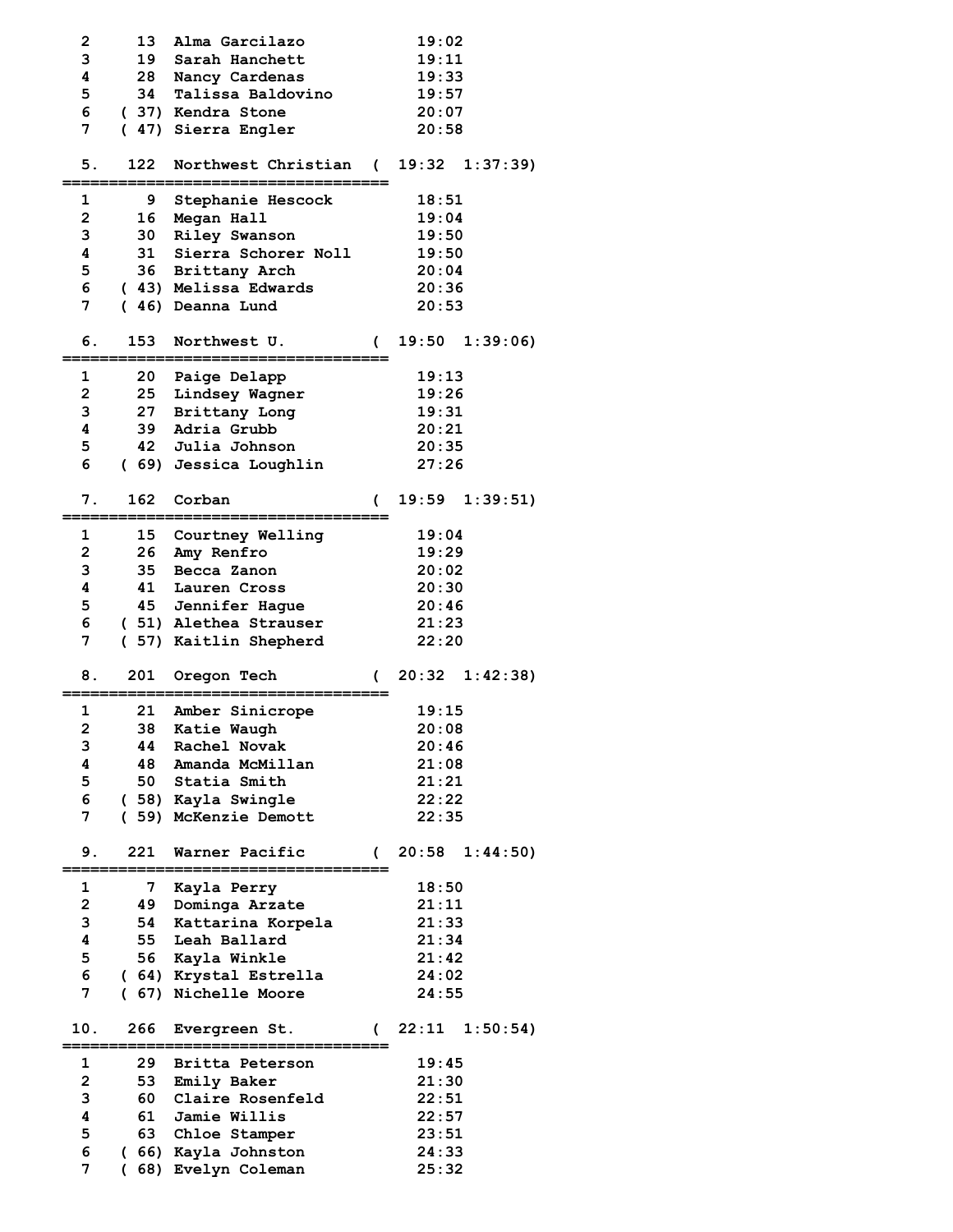**Men's 8K Results** 

| Place TmPl No.<br>===== ==== ==== =: |          | Name                                      | Gr School<br>----                        | Time<br>$=$ ==== $=$ ==== | Pace         |
|--------------------------------------|----------|-------------------------------------------|------------------------------------------|---------------------------|--------------|
| 1                                    | 1        | 169 David Laney                           | JR Southern Oregon                       | 24:44                     | 4:59         |
| $\overline{2}$                       | 2        | 40 Martin Romero-Clar SR Concordia (ore.) |                                          | 25:00                     | 5:02         |
| 3                                    | 3        | 78 Di Flores                              | FR Eastern Oregon                        | 25:01                     | 5:02         |
| 4                                    | 4        | 18 Greg Montgomery                        | FR College Of Idaho                      | 25:04                     | 5:03         |
| 5                                    | 5        | 171 Dennis McCaffrey                      | JR Southern Oregon                       | 25:05                     | 5:03         |
| 6                                    | 6        | 166 Zach Elliott                          | FR Southern Oregon                       | 25:07                     | 5:03         |
| 7                                    | 7        | 148 Korey Humberston                      | JR Oregon Tech                           | 25:09                     | 5:04         |
| 8                                    | 8        | 21 Paul Sartin                            | JR College Of Idaho                      | 25:10                     | 5:04         |
| 9                                    | 9        | 194 Karim Shakalia                        | JR Warner Pacific                        | 25:10                     | 5:04         |
| 10                                   | 10       | 101 Brian Rakestraw                       | SR Evergreen St.                         | 25:12                     | 5:05         |
| 11                                   | 11       | 80 Forrest Lumpry                         | JR Eastern Oregon                        | 25:13                     | 5:05         |
| 12                                   | 12       | 177 Ryan Sorenson                         | SO Southern Oregon                       | 25:14                     | 5:05         |
| 13                                   | 13       | 119 Samuel Robison                        | JR Northwest Christian                   | 25:15                     | 5:05         |
| 14                                   | 14       | 13 Ji Burk                                | SR College Of Idaho                      | 25:15                     | 5:05         |
| 15                                   | 15       | 167 Ryan Gelfi                            | JR Southern Oregon                       | 25:16                     | 5:05         |
| 16                                   | 16       | 17 Kiprotich Langat                       | SO College Of Idaho                      | 25:17                     | 5:06         |
| 17                                   | 17       | 35 Charles Cummings                       | SR Concordia (ore.)                      | 25:17                     | 5:06         |
| 18                                   | 18       | 39 Marcus Nelson                          | FR Concordia (ore.)                      | 25:19                     | 5:06         |
| 19                                   | 19       | 34 Cordero Cisneros                       | SO Concordia (ore.)                      | 25:27                     | 5:08         |
| 20                                   | 20       | 15 Andrew Hugill                          | FR College Of Idaho                      | 25:28                     | 5:08         |
| 21                                   | 21       | 165 Hector Aleman                         | JR Southern Oregon                       | 25:29                     | 5:08         |
| 22                                   | 22       | 79 Terry Johnsen                          | SO Eastern Oregon                        | 25:38                     | 5:10         |
| 23                                   | 23       | 172 Andrew Milne                          | JR Southern Oregon                       | 25:41                     | 5:10         |
| 24                                   |          | 173 Chris Paterson                        | JR Southern Oregon                       | 26:05                     | 5:15         |
| 25                                   | 24       | 77 Justin Dean                            | JR Eastern Oregon                        | 26:07                     | 5:16         |
| 26                                   | 25       | 12 Dominic Bolin                          | FR College Of Idaho                      | 26:08                     | 5:16         |
| 27                                   | 26       | 75 Ryan Booth                             | FR Eastern Oregon                        | 26:09                     | 5:16         |
| 28                                   | 27       | <b>23 Zeke Wilson</b>                     | SO College Of Idaho                      | 26:15                     | 5:17         |
| 29                                   | 28       | 59 Caleb Goins                            | SO Corban                                | 26:19                     | 5:18         |
| 30                                   | 29       | 128 Seth Bridges                          | SO Northwest U.                          | 26:20                     | 5:18         |
| 31<br>32                             | 30<br>31 | 76 Kody Coxen<br>38 Brandon Kohler        | FR Eastern Oregon                        | 26:25<br>26:27            | 5:19<br>5:20 |
| 33                                   | 32       | 189 Juan Delacruz                         | FR Concordia (ore.)<br>JR Warner Pacific | 26:27                     | 5:20         |
| 34                                   |          | 174 Jerrod Puckett                        | SO Southern Oregon                       | 26:27                     | 5:20         |
| 35                                   | 33       | 86 Devin White                            | FR Eastern Oregon                        | 26:35                     | 5:21         |
| 36                                   | 34       | 33 Josh Burrus                            | SO Concordia (ore.)                      | 26:35                     | 5:21         |
| 37                                   | 35       | 134 Matt Porter                           | FR Northwest U.                          | 26:36                     | 5:21         |
| 38                                   |          | 81 Kevin Miller                           | FR Eastern Oregon                        | 26:36                     | 5:22         |
| 39                                   |          | 14 Alex Goold                             | JR College Of Idaho                      | 26:38                     | 5:22         |
| 40                                   |          | 16 Jason Hunt                             | FR College Of Idaho                      | 26:38                     | 5:22         |
| 41                                   | 36       | 61 Kym Hunt                               | JR Corban                                | 26:39                     | 5:22         |
| 42                                   |          | 176 Josh Seitz                            | SO Southern Oregon                       | 26:49                     | 5:24         |
| 43                                   | 37       | 55 Jacob Bowdoin                          | FR Corban                                | 26:52                     | 5:25         |
| 44                                   | 38       | 191 Ephrem Mammo                          | SO Warner Pacific                        | 26:54                     | 5:25         |
| 45                                   | 39       | 42 Dylan Zitzer                           | JR Concordia (ore.)                      | 26:56                     | 5:26         |
| 46                                   |          | 22 Geoff Williams                         | SR College Of Idaho                      | 27:02                     | 5:27         |
| 47                                   | 40       | 147 Joey Gipner                           | SO Oregon Tech                           | 27:03                     | 5:27         |
| 48                                   | 41       | 195 Han White-Duong                       | FR Warner Pacific                        | 27:14                     | 5:29         |
| 49                                   | 42       | 117 Brandon Kundert                       | JR Northwest Christian                   | 27:21                     | 5:31         |
| 50                                   | 43       | 64 Jeffrey Schloemer                      | SR Corban                                | 27:26                     | 5:31         |
| 51                                   |          | 82 Carlos Quintana                        | JR Eastern Oregon                        | 27:33                     | 5:33         |
| 52                                   | 44       | 193 Travis Pengra                         | SO Warner Pacific                        | 27:34                     | 5:33         |
| 53                                   | 45       | 129 Garrett Foot                          | FR Northwest U.                          | 27:42                     | 5:35         |
| 54                                   | 46       | 56 David Brown                            | FR Corban                                | 27:51                     | 5:36         |
| 55                                   | 47       | 97 Tyler Luce                             | JR Evergreen St.                         | 27:52                     | 5:37         |
| 56                                   | 48       | 146 Jacob Dubie                           | FR Oregon Tech                           | 27:57                     | 5:38         |
| 57                                   |          | 83 Jeff Roy                               | SO Eastern Oregon                        | 28:03                     | 5:39         |
| 58                                   | 49       | 54 Ben Search                             | JR Corban                                | 28:15                     | 5:41         |
| 59                                   | 50       | 120 Benton Urquhart                       | FR Northwest Christian                   | 28:21                     | 5:43         |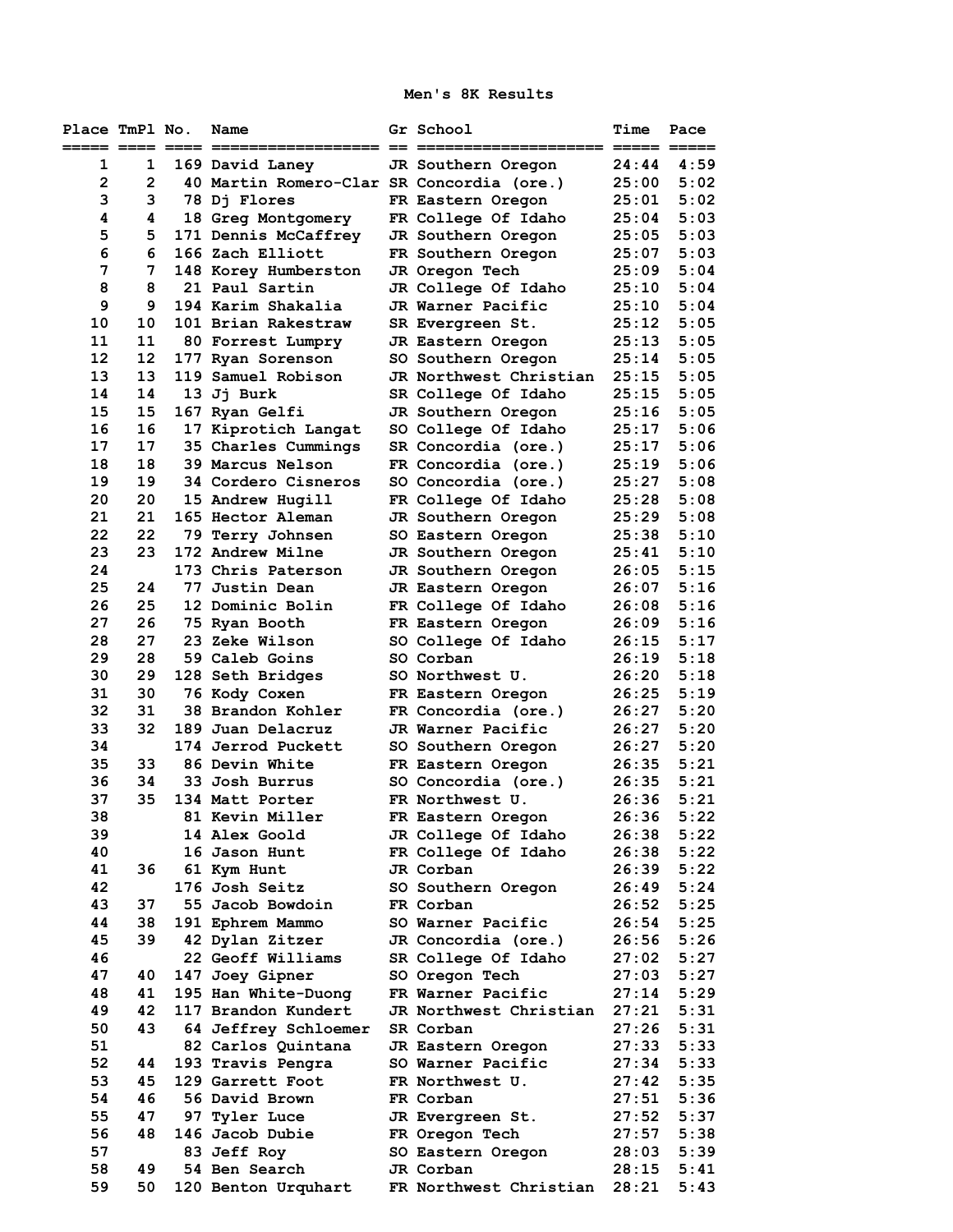| 60             | 51              |         | 53 Adrian Taylor                         | FR Corban              | 28:27 | 5:44 |
|----------------|-----------------|---------|------------------------------------------|------------------------|-------|------|
| 61             |                 |         | 62 Seth James                            | FR Corban              | 28:27 | 5:44 |
| 62             | 52              |         | 98 Darin Martin                          | SR Evergreen St.       | 28:28 | 5:44 |
| 63             | 53              |         | 190 Kevin Fleishman                      | FR Warner Pacific      | 28:28 | 5:44 |
| 64             | 54              |         | 102 Liam Rockwell                        | JR Evergreen St.       | 28:30 | 5:44 |
| 65             | 55              |         | 118 Robert Rich                          | SO Northwest Christian | 28:34 | 5:45 |
| 66             | 56              |         | 113 Cody Aucoin                          | SO Northwest Christian | 28:48 | 5:48 |
| 67             |                 |         | 57 Kevin Cook                            | JR Corban              | 29:05 | 5:51 |
| 68             | 57              |         | 150 Micah Johnson                        | FR Oregon Tech         | 29:10 | 5:52 |
| 69             |                 |         | 65 John Trimble                          | FR Corban              | 29:16 | 5:54 |
| 70             | 58              |         | 192 Christopher Meeker FR Warner Pacific |                        | 29:22 | 5:55 |
| 71             | 59              |         | 96 Chris Johnson                         | JR Evergreen St.       | 29:27 | 5:56 |
| 72             | 60              |         | 95 Alex Combs-Bachma                     | JR Evergreen St.       | 29:32 | 5:57 |
| 73             | 61              |         | 116 Levi Dieu                            | SO Northwest Christian | 29:35 | 5:57 |
| 74             | 62              |         | 115 Michael Bennett                      | FR Northwest Christian | 29:46 | 6:00 |
| 75             | 63              |         | 149 Corbyn Jahn                          | FR Oregon Tech         | 29:47 | 6:00 |
| 76             |                 |         | 188 Marcus Davis                         | JR Warner Pacific      | 29:56 | 6:02 |
| 77             | 64              |         | 99 Nicholas Pace                         | JR Evergreen St.       | 30:15 | 6:06 |
| 78             | 65              |         | 144 Richard Carter                       | JR Oregon Tech         | 30:19 | 6:06 |
| 79             | 66              |         | 153 Darrack Waugh                        | SO Oregon Tech         | 30:21 | 6:07 |
| 80             |                 |         | 100 Clint Posey                          | SO Evergreen St.       | 30:40 | 6:11 |
| 81             |                 |         | 114 Jeremy Aucoin                        | SO Northwest Christian | 31:04 | 6:15 |
| 82             |                 |         | 145 Gerald Davis                         | FR Oregon Tech         | 31:43 | 6:23 |
| 83             | 67              |         | 130 Abel Foto                            | FR Northwest U.        | 35:50 | 7:13 |
| 84             |                 |         | 151 Oliver Mainland                      | FR Oregon Tech         | 36:27 | 7:20 |
| 85             | 68              |         | 132 Kramer Kelly                         | FR Northwest U.        | 39:03 | 7:52 |
| 86             | 69.             |         | 135 Jimmy Reed                           | JR Northwest U.        | 42:16 | 8:31 |
| 87             | 70              |         | 133 Ryan McNamara                        | FR Northwest U.        | 45:07 | 9:05 |
|                |                 |         |                                          |                        |       |      |
|                |                 |         |                                          |                        |       |      |
|                |                 |         |                                          | Men's Team Scores      |       |      |
|                |                 |         |                                          |                        |       |      |
| 1.             | 39              |         | Southern Oregon                          | (25:062:05:26)         |       |      |
| 1              | 1               |         |                                          | 24:44                  |       |      |
| $\overline{2}$ | 5.              |         | David Laney                              | 25:05                  |       |      |
| 3              | 6               |         | Dennis McCaffrey<br>Zach Elliott         | 25:07                  |       |      |
| 4              | 12              |         | Ryan Sorenson                            | 25:14                  |       |      |
| 5              | 15              |         | Ryan Gelfi                               | 25:16                  |       |      |
| 6              |                 |         | (21) Hector Aleman                       | 25:29                  |       |      |
| 7              |                 |         | (23) Andrew Milne                        | 25:41                  |       |      |
|                |                 |         |                                          |                        |       |      |
| 2.             | 62              |         | College Of Idaho                         | $(25:15 \t2:06:14)$    |       |      |
|                |                 |         | ==========                               |                        |       |      |
| $\mathbf 1$    | 4               |         | Greg Montgomery                          | 25:04                  |       |      |
| $\mathbf{2}$   | 8               |         | Paul Sartin                              | 25:10                  |       |      |
| 3              | 14              | Jj Burk |                                          | 25:15                  |       |      |
| 4              |                 |         | 16 Kiprotich Langat                      | 25:17                  |       |      |
| 5              |                 |         | 20 Andrew Hugill                         | 25:28                  |       |      |
| 6              |                 |         | (25) Dominic Bolin                       | 26:08                  |       |      |
| 7 <sup>7</sup> |                 |         | (27) Zeke Wilson                         | 26:15                  |       |      |
|                |                 |         |                                          |                        |       |      |
| 3.             | 86              |         | Eastern Oregon                           | (25:382:08:08)         |       |      |
| $\mathbf 1$    | 3               |         | Dj Flores                                | 25:01                  |       |      |
| $\overline{2}$ | 11              |         | Forrest Lumpry                           | 25:13                  |       |      |
| 3              | 22 <sub>2</sub> |         | Terry Johnsen                            | 25:38                  |       |      |
| 4              | 24              |         | Justin Dean                              | 26:07<br>26:09         |       |      |

 **6 ( 30) Kody Coxen 26:25 7 ( 33) Devin White 26:35** 

 **1 2 Martin Romero-Clark 25:00 2 17 Charles Cummings 25:17 3 18 Marcus Nelson 25:19** 

**===================================** 

 **4. 87 Concordia (ore.) ( 25:30 2:07:30)**